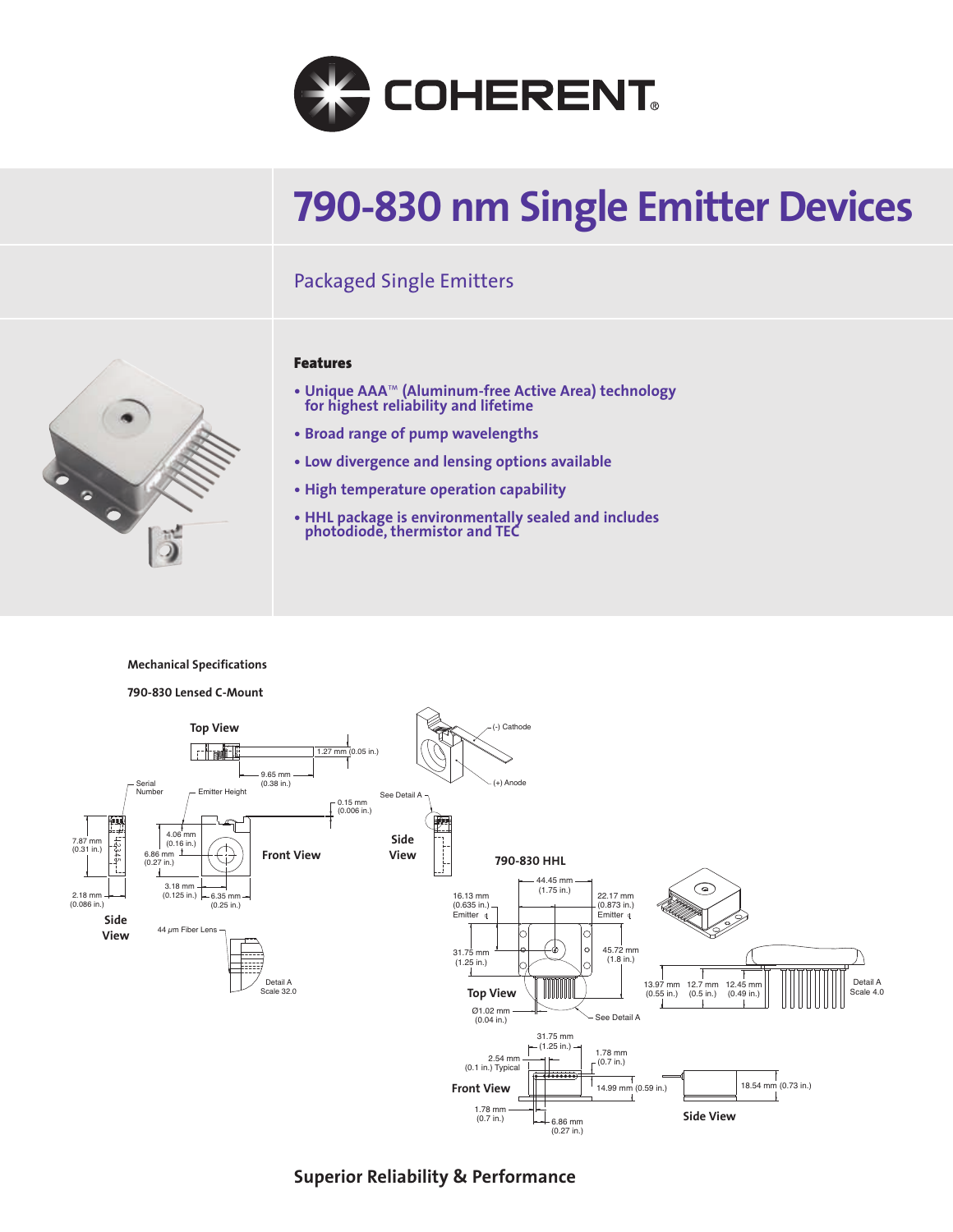## **790-830 nm Single Emitter Devices** Packaged Single Emitters

### **Device Specifications**

| Description                                           | 1.6W 100 µm                                        | 2.0W 150 µm                                 |
|-------------------------------------------------------|----------------------------------------------------|---------------------------------------------|
| Optical Output Power (Unlensed) (W)                   | 1.6                                                | 2.0                                         |
| Optical Output Power (Lensed) (W)                     | 1.45                                               | 1.8                                         |
| Emitter Width (µm)                                    | 100                                                | 150                                         |
| Center Wavelength (nm)<br>(standard options, at 25°C) | 797±3<br>800±3<br>805±3<br>$808 + 3$<br>$810 + 10$ | $808 + 3$                                   |
| Wavelength Temperature Coefficient (nm/°C)            | 0.28                                               | 0.28                                        |
| Spectral Width (nm)                                   | $\langle 2$<br>$<$ 3 (810 nm)                      | $\langle 2$                                 |
| Polarization                                          | <b>TM</b>                                          | <b>TM</b>                                   |
| Threshold Current (A)                                 | 0.3 (typical)                                      | 0.4 (typical)                               |
| Operating Current (A)                                 | $\langle 2.0 (1.7 \text{ typical})$                | $\langle 2.5 (2.0 \text{ typical}) \rangle$ |
| Operating Voltage (V)                                 | $\langle 2.0 (1.8 \text{ typical})$                | $\langle 2.0 (1.9 typical) \rangle$         |
| Fast Axis Divergence (°)(FWHM)<br>Unlensed<br>Lensed  | $<$ 35 (31 typical)<br>$\leq 4$                    | $<$ 35 (31 typical)<br>$\langle 4$          |
| Slow Axis Divergence (°)(FWHM)                        | $\triangleleft10$                                  | <10                                         |
| Recommended Operating Temperature (°C)                | 25                                                 | 25                                          |
| Recommended Operating Temperature Range (°C)          | 15 to 35                                           | 15 to 35                                    |
| Storage Temperature Range (°C)                        | $-40$ to $+60$                                     | $-40$ to $+60$                              |
| Recommended Heat Sink Capacity (W)                    | 5                                                  | 6                                           |
| Expected Lifetime (hours)(MTTF)                       | >10,000                                            | >10,000                                     |
| Package Option                                        | C-mount or HHL                                     | C-mount or HHL                              |

### **Typical 790-830 Sdev P-I Plots**

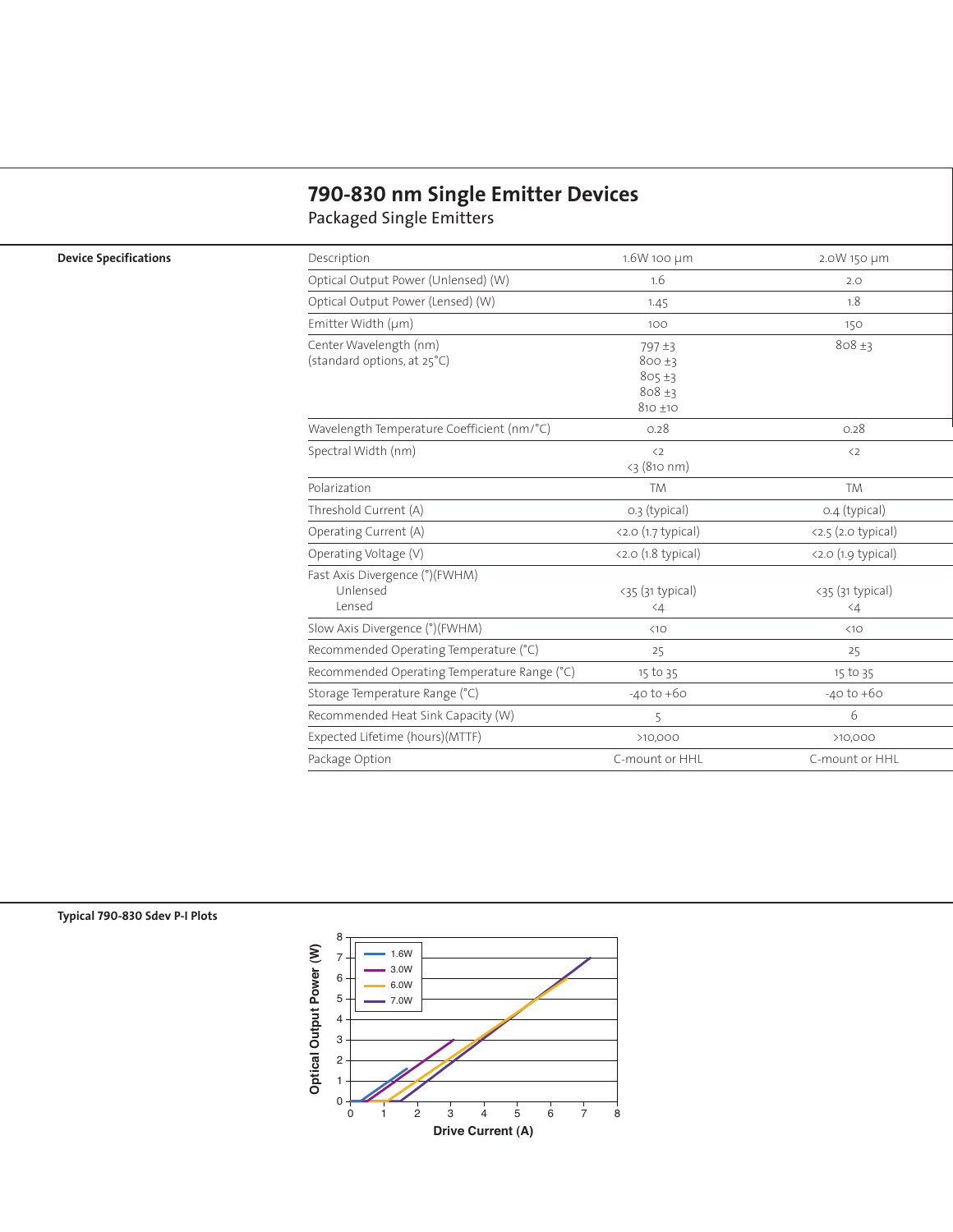| 3.0W 200 µm                                                       | 5.0W 200 µm                     | 6.0W 200 µm                  | 7.0W 500 µm               |  |
|-------------------------------------------------------------------|---------------------------------|------------------------------|---------------------------|--|
| 3.0                                                               | 5.0                             | 6.0                          | 7.0                       |  |
| 2.7                                                               | 4.5                             | 5.4                          | 6.3                       |  |
| 200                                                               | 200                             | 200                          | 500                       |  |
| 797 ±3<br>$805 \pm 3$<br>$808 + 3$<br>$810 \pm 3$<br>$810 \pm 10$ | $808 \pm 3$<br>$810 + 10$       | $808 \pm 3$<br>$810 \pm 10$  | $808 \pm 3$<br>$810 + 10$ |  |
| 0.28                                                              | 0.28                            | 0.28                         | 0.28                      |  |
| $\langle 2$<br><3 (810 ±10 nm)                                    | $\langle 2$<br><3 (810 nm)      | $\langle 2$<br><3 (810 nm)   | $\langle 3$<br>4 (810 nm) |  |
| <b>TM</b>                                                         | <b>TM</b>                       | <b>TM</b>                    | TM                        |  |
| o.5 (typical)                                                     | 1.0 (typical)                   | 1.0 (typical)                | 1.5 (typical)             |  |
| $3.7 (3.1 + 1)$                                                   | $<6.0$ (5.6 typical)            | $\langle 7.0 (6.5 typical)$  | <9.0 (7.2 typical)        |  |
| <2.0 (1.9 typical)                                                | <2.0 (1.9 typical)              | <2.0 (1.9 typical)           | < 2.0                     |  |
| <35 (31 typical)<br>$\measuredangle 4$                            | <30 (21 typical)<br>$\langle 4$ | <30 (21 typical)<br>$\leq 4$ | 40<<br>$\langle 2$        |  |
| $<$ 11                                                            | $<$ 11                          | $<11$                        | $\triangleleft10$         |  |
| 25                                                                | 25                              | 25                           | 25                        |  |
| 15 to 35                                                          | 15 to 35                        | 15 to 35                     | 15 to 35                  |  |
| $-40$ to $+60$                                                    | $-40$ to $+60$                  | $-40$ to $+60$               | $-40$ to $+60$            |  |
| 9                                                                 | 15                              | 18                           | 20                        |  |
| >10,000                                                           | >10,000                         | >5,000                       | >10,000                   |  |
| C-mount or HHL                                                    | C-mount or HHL                  | C-mount or HHL               | <b>NCCP</b>               |  |

#### **Notes**

Please consult the factory for any requirements not listed here, including the<br>following options which may be available on a case by case basis:<br>• Other wavelengths and spectal specifications.<br>• Higher or lower operating p

- 
- 
- 
- Higher and/or lower operating temperatures. Higher and/or lower storage temperatures. Lensing options.
- 
- Low-divergence emitters.

- 
- **Operating Notes**<br>
 ESD precautions must be taken when handling unit.<br>
 Negative current transients greater than 25 µA and/or reverse voltages >3V<br>
can destroy the unit.<br>
 Unit requires an adequate heat sink. Failure to
	-
	- will destroy the unit. A dry environment should be provided when storing or operating a device with an open diode laser facet at temperatures below the ambient dew point. Failure
	-
	- to do so will cause condensation on the unit and can destroy it.<br>• Output powers in excess of specification will accelerate device aging.<br>• Operation at higher temperatures will accelerate device aging, increase threshold
	-
	- current, and lower slope efficiency. Operation of a TEC will require higher heat sink capacity. HHL will require higher heat sink capacity due to use of TEC; please refer to Operator's Manual.